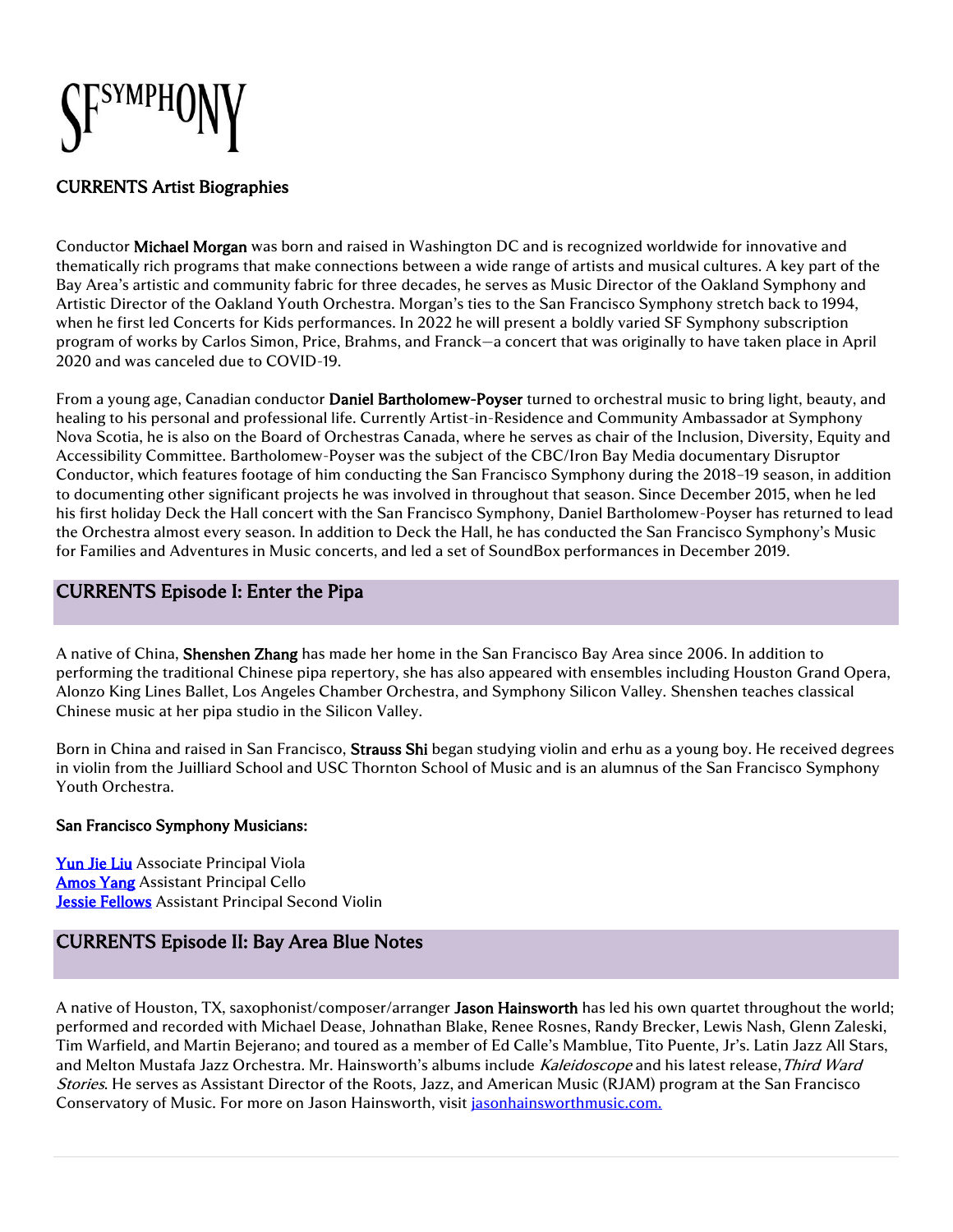Tammy L Hall began playing the piano at age four, in Dallas, TX. Her early musical experiences helped form the triad of her core sound: a fusion of Jazz, Gospel, and Classical. After attending Mills College in Oakland, CA, she spent time living and performing in Brussels before returning to the Bay Area in 1989. She has since collaborated with leading artists including Mary Wilson, Kim Nalley, Marcus Shelby, Houston Person, David "Fathead" Newman, Pamela Rose, Queen Esther Marrow, Ernestine Anderson, and Regina Carter, among dozens of others. In addition to her work as a pianist, musician, composer, arranger, musical director, and conductor, she is an instructor at the California Jazz Conservatory, lead teaching artist for SFJAZZ, co-minister of music at Oakland's Heart & Soul Center of Light, and she has worked with the San Francisco Symphony's Adventures in Music program. For more on Tammy L Hall, visit [tammyhall.com.](http://www.tammyhall.com/)

Soleil Ho is the restaurant critic at the *San Francisco Chronicle* and is a co-host of its food podcast, *Extra Spicy*. She was previously a freelance food and pop culture writer, co-founder of the Racist Sandwich podcast, and restaurant chef. Learn more at [soleilho.com.](https://soleilho.com/) 

### San Francisco Symphony Musicians:

**Mark Inouve Principal Trumpet [Scott Pingel](https://www.sfsymphony.org/Data/Event-Data/Artists/P/Scott-Pingel) Principal Bass** [Ed Stephan](https://www.sfsymphony.org/Data/Event-Data/Artists/S/Ed-Stephan) Principal Timpani

## CURRENTS Episode III: From Scratch

Kev Choice is a pianist, composer, emcee, producer, educator, and activist, hailing from Oakland, CA. He began studying piano and rapping at the age of eleven. After graduating from Skyline High School in Oakland, he went on to earn music degrees from Xavier University of Louisiana and Southern Illinois University. Kev has worked and toured with artists such as Lauryn Hill, Michael Franti, Goapele, Too Short, and more. His own band, Kev Choice Ensemble, combines elements of Hip Hop, Jazz, soul, funk, and classical to create his own unique sound as a pianist and lyricist. He has also produced five solo albums, including his most recent work Social Distancing, created while sheltering-in place. In 2018, he composed the orchestral Hip Hop work Soul Restoration Suite on commission from the Oakland Symphony. Key Choice is currently on the faculty at Oakland School for the Arts, and he also serves as Vice-Chair of Oakland's Cultural Affairs Commission. For more on Kev Choice, visit **keychoice**.wordpress.com.

Aima Paule, aka **AIMA the DRMR**, is a multidisciplinary artist who has been performing, as well as creating and hosting events, for more than a decade. She is co-founder of Oakland's beloved Soulovely, a QTBIPOC dance party now going into its ninth year. Aima has lived in the San Francisco Bay Area for twenty years and continues to be inspired by the beauty and brilliance of the art, music, and activism that is fostered here. No stranger to collaboration, she believes in the power of using art and music as a bridge between communities. Aima has rocked crowds from Oakland to Barcelona as a vocalist and emcee with groups such as Jazz Mafia, J-Boogie's Dubtronic Science, and Femme Deadly Venoms, with whom she recently recorded Femmenomenon, to be released later this year. As a visual artist she has explored multimedia concepts, installations, and set designs. She is drawn towards natural materials, sacred geometry, healing frequencies, and ancestral wisdom and medicines as inspiration for her work. Learn more at [aimathedreamer.bandcamp.com.](https://aimathedreamer.bandcamp.com/)

DJ/turntablist, producer, and vocalist Lady Fingaz began studying piano at an early age in her hometown of Austin, TX before discovering the art of DJing and turntablism as a teenager. After relocating to San Francisco from New Orleans, she joined forces with the all-female super group Femme Deadly Venoms, placing second in the 2010 US Team DMC competition. She is currently a member of trumpeter Nicholas Payton's latest project and band, Afro-Caribbean Mixtape. To learn more, visit **[ladyfingaz.com.](http://ladyfingaz.com/)** 

A Bay Area native, Andrew Levin embarked on a full-time music career in the multicultural and countercultural center of Oakland following his graduation from college. His songs are firmly rooted in his personal story of building a life around music and overcoming trauma. Andrew has been a creative member of projects including the Kev Choice Ensemble, Emily Afton, and the Jazz Mafia, and he has performed and recorded with the likes of Jody Watley, Terrace Martin, Hans Zimmer, Lyrics Born, Zion, and i. Learn more at andrewlevinmusic.com.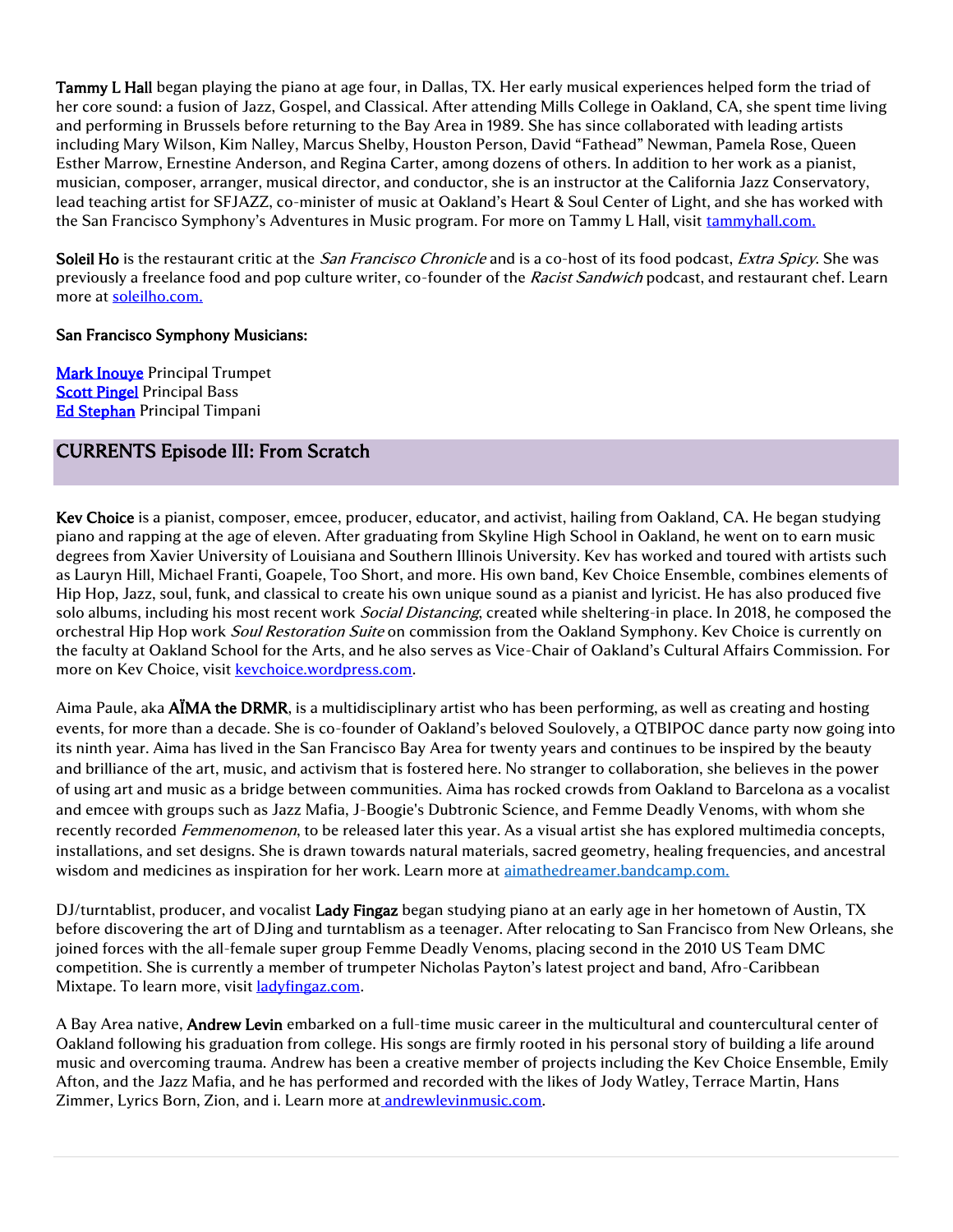Born and raised in San Francisco, CA, Marcus Phillips was introduced to music at a young age, playing drums and keyboards in his grandfather's church. Currently bassist for Jennifer Hudson, he has traveled the world playing for artists such as Leela James, Ledisi, Dave Hollister, Tina Campbell, Tony! Toni! Toné!, DJ Quik, Eric Roberson, Mike Phillips, Keyshia Cole, Joe, Eric Benet, Mali Music, Iyanla Vanzant, Kelly Clarkson, and Goapele. His band Top of the Marc features some of the Bay Area's leading musicians.

A native of Cleveland, OH drummer/singer/songwriter/producer Dame Drummer hails from a musical family. Following a professional basketball career, he returned to music and made his way to California. He has collaborated with artists such as Los Rakas, LeVICE, Jazz Mafia, Martin Luther, Marcus Machado, Uriah Duffy, Aisha Fukushima, Shapeshifter, DaM-FunK, Kev Choice, Conya Doss, Alvin Frazier, Myron, Mugpush, DJ Teeko, Predestined Muzic, Sylvia Benford, Sarah's Girl, Fantastic Negrito, and Liv Warfield. He is currently wrapping up his full-length LP entitled *Loveolution*. Learn more at [damedrummer.com.](http://damedrummer.com/)

Mix'd Ingrdnts is a multi-ethnic, multi-genre dance collective composed of female-identified artists, who work together with the intent to contribute to the impact of social change. Established in 2010, the company accomplishes its mission through urban performance, dance education, and connection, while cultivating a stronger community of artists of all ages and mediums through process workshopping and mentorship. Co-founder and Company Director Jenay "ShinobiJaxx" Anolin is an Oakland native who has been community organizing in the Bay Area since 2006. She is classically trained in ballet and graduated from UCLA where she was introduced to various street styles. Dancer Yeni Lucero was born in Chalchuapa, El Salvador. A graduate of San Francisco State University, she extended her training at the Alvin Ailey School. She has performed work by West African Dance Company-Diamanou Coura, Paco Gomes, Alayo Dance Company, Annie Rosenthal, Robert Moses' Kin, Ron K. Brown, Delina Patrice, and Kendra Kimbrough Dance Ensemble. For more information, visit [mixdingrdnts.com.](http://mixdingrdnts.com/)

Maddy "MADlines" Clifford is a writer, musician, and educator born and raised in Seattle, WA. Currently based in Oakland, she has spent the past ten years teaching literary arts workshops to youth on college campuses, within lockeddown facilities, and even as far away as Uganda. She recently made a guest appearance on the Oakland web series The North Pole, and she was featured on the song, "Black Grxl Magic" by Grammy-nominated Hip Hop-for-kids group, Alphabet Rockers. Learn more at [madlinesinfo.com.](http://madlinesinfo.com/)

Composer and pianist JooWan Kim began his formal training in composition at Berklee College of Music in Boston, MA, where he graduated a Bachelor of Music in composition in 2003. He continued his education at the San Francisco Conservatory of Music, receiving a Master of Music in composition in 2006. JooWan founded Hip Hop Orchestra Ensemble Mik Nawooj in 2010. For more information, visit [ensemblemiknawooj.com.](http://ensemblemiknawooj.com/)

#### San Francisco Symphony Musicians:

**Jessie Fellows** Assistant Principal Second Violin [Jonathan Vinocour](https://www.sfsymphony.org/Data/Event-Data/Artists/V/Jonathan-Vinocour) Principal Viola [Barbara Bogatin](https://www.sfsymphony.org/Data/Event-Data/Artists/B/Barbara-Bogatin) Cello [William Ritchen](https://www.sfsymphony.org/Data/Event-Data/Artists/R/William-Ritchen) Bass [Carey Bell](https://www.sfsymphony.org/Data/Event-Data/Artists/B/Carey-Bell) Principal Clarinet [Jerome Simas B](https://www.sfsymphony.org/Data/Event-Data/Artists/S/Jerome-Simas)ass Clarinet **[Aaron Schuman](https://www.sfsymphony.org/Data/Event-Data/Artists/S/Aaron-Schuman)** Associate Principal Trumpet [Nick Platoff A](https://www.sfsymphony.org/Data/Event-Data/Artists/P/Nick-Platoff)ssociate Principal Trombone [Douglas Rioth](https://www.sfsymphony.org/Data/Event-Data/Artists/R/Douglas-Rioth) Principal Harp [Ed Stephan](https://www.sfsymphony.org/Data/Event-Data/Artists/S/Ed-Stephan) Principal Timpani

## CURRENTS Episode IV: ¡Viva M**é**xico!

Los Cenzontles (The Mockingbirds), is a nonprofit organization, cultural arts academy, band, and production team that has taught and promoted Mexican-American culture in the San Francisco Bay Area and beyond since 1989. Los Cenzontles has received the Presidential Committee on the Arts and Humanities Coming Up Taller Award, as well as awards from National Endowment for the Arts, Ford Foundation, and Rockefeller Foundation, among many others. Their performances